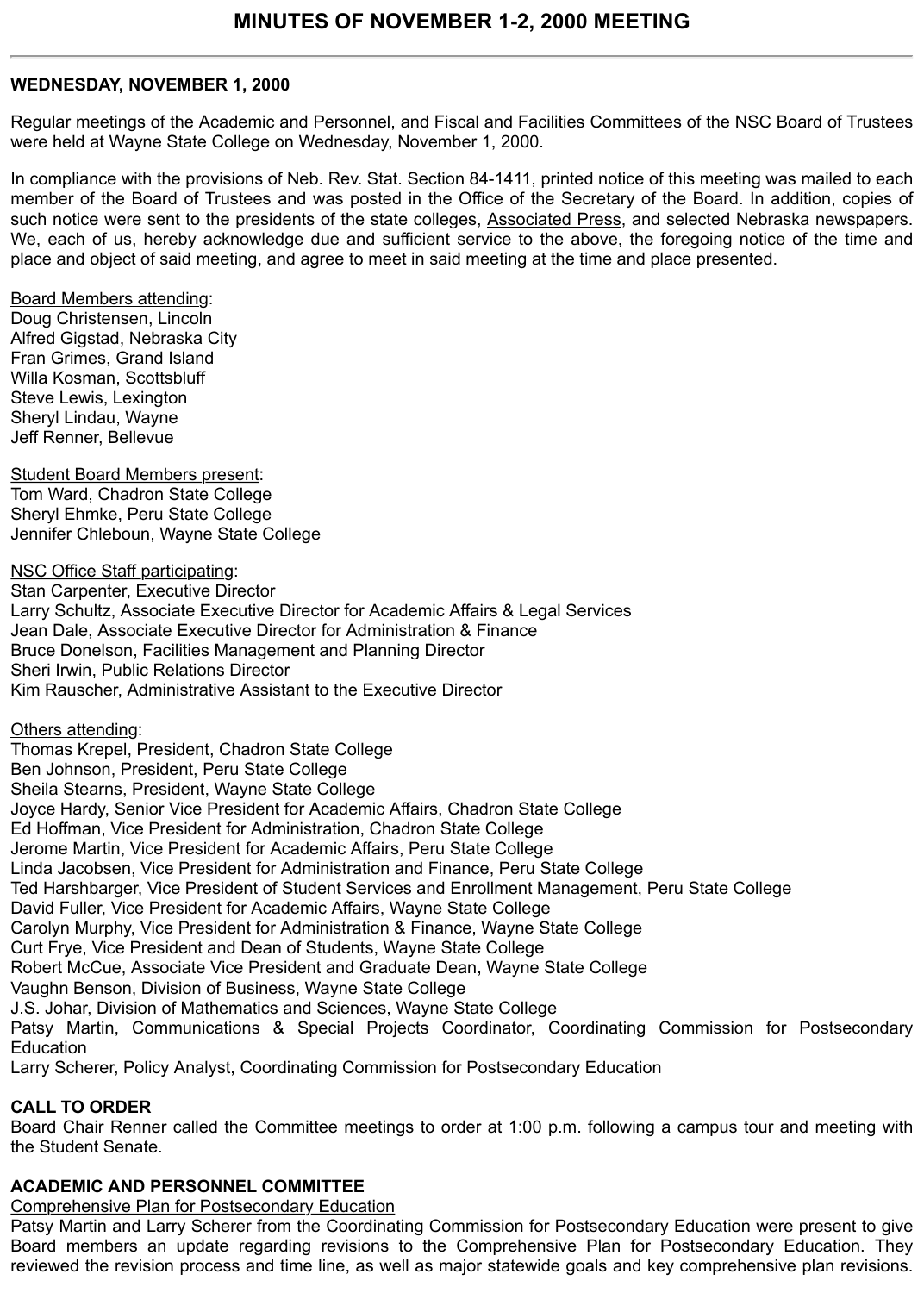The Commission is expected to approve revisions to the Comprehensive Plan at their November 28 meeting. Higher education representatives will join the Commission to present the revisions to the Legislature's Education Committee in March 2001.

# Federal Department of Education, Teacher Education Report Cards

Trustee Christensen reported that, beginning in 2001, federal funding at teacher education institutions could be affected if their programs do not meet teacher preparation requirements set by the US Department of Education. The Nebraska Department of Education has been granted approval to use its own competency assessment tool as a pilot project. Rule 20 and Rule 24 standards will be used to report to the federal Department of Education.

# Personnel Recommendations

Board members reviewed the personnel recommendations submitted by the colleges. The Academic and Personnel Committee unanimously recommended approval of the personnel recommendations to the full Board.

#### Lease Agreement Between Peru State and the Municipal Energy Agency of Nebraska

President Johnson presented information on a lease agreement between Peru State College and the Municipal Energy Agency of Nebraska for 3,235 square feet of rental space located at 1111 O Street in Lincoln, Nebraska. The Academic and Personnel Committee unanimously recommended approval of the lease agreement to the full Board.

#### Chadron Educational Media Program

Board members reviewed the recommendation to reinstate the undergraduate degree program and teaching endorsement in Educational Media at Chadron State. The Academic and Personnel Committee unanimously recommended approval of the recommendation to the full Board.

#### Personnel Actions for Information

Personnel actions not requiring Board approval were reported by the colleges.

#### Board of Trustees Scholarship Acceptance Report

Information on the number of Board of Trustees Scholarships offered to entering freshmen, and the actual number in effect for each academic class (freshmen, sophomore, junior and senior) was reported to the Board.

#### Wayne State Academic Restructuring

President Stearns and Vice President Fuller reported that Wayne State has been examining whether it should consider reorganizing its current academic structure. A task force has proposed two models and shared them with all faculty and staff. President Stearns reported that she has accepted the recommendation for a four-school structure.

#### P-16 Activities

Trustee Christensen provided an update on P-16 Council activities to Board members. The P-16 Council, which has responsibility for providing direction for Nebraska's efforts to create a seamless system of education from pre-school through college, has established a Math Alignment Committee. Representatives from the community colleges, private colleges and universities, state colleges, University of Nebraska, Department of Education, and K-12 educators will be addressing the alignment of math standards to higher education admission requirements.

# **FISCAL AND FACILITIES COMMITTEE**

#### **Grant Applications**

Grant applications submitted by the colleges were reviewed. President Krepel asked that Chadron's TRIO grant application be withdrawn. The Fiscal and Facilities Committee unanimously recommended approval of the remaining grant applications to the full Board.

#### LB 309 Funding

Acceptance and retrieval of LB309 funding was reviewed. The Fiscal and Facilities Committee unanimously recommended approval to the full Board.

#### Chadron State Maintenance Building Design Development Documents

Design development documents for the Maintenance Building at Chadron State College have been completed by Bahr Vermeer & Haecker Architects. A representative from Bahr Vermeer & Haecker will present the documents during the public session on Thursday.

#### **Peru State Water System Final Completion**

The final completion inspection of the Peru State water system was held on October 27, 2000. The Fiscal and Facilities Committee unanimously recommended authorizing final completion designation to the full Board.

# Peru State Old Gym/Library Revised Program Statement

A revised program statement has been distributed to Board members for review. A representative from The Clark Enersen Partners will present the program statement during the public session on Thursday.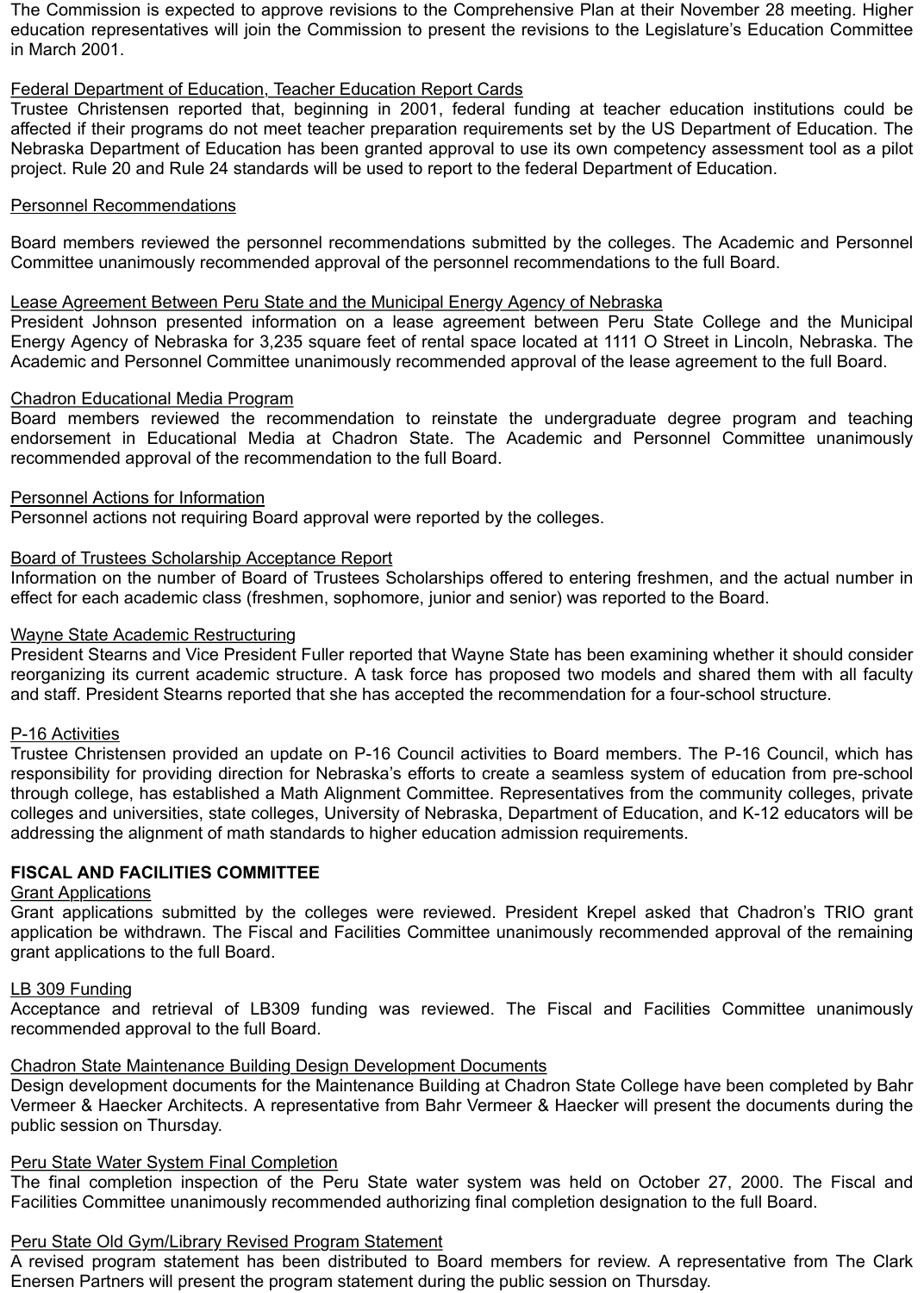#### Revenue Bond Audit Reports

The accounting firm of KPMG Peat Marwick has completed the revenue bond audit reports for the year ending June 30, 2000. The Fiscal and Facilities Committee unanimously recommended acceptance of the 1999-2000 revenue bond operating budget audit reports to the full Board.

### Utilities Deficit Request

Board members discussed the budgetary impact resulting from unforeseen utility rate increases that will likely necessitate a deficit request. The Fiscal and Facilities Committee unanimously recommended authorization for the Executive Director to prepare a deficit request as necessary to address unforeseen utilities cost increases to the full Board.

Grant Applications not requiring Board action The following grant applications and awards were reported to the Board.

Peru State Grant Award Nebraska PT3 Catalyst Grant under Title III (US Department of Education) -- \$16,390 This grant will require \$16,415 in state matching funds and \$10,273 of in-kind funds.

Wayne State Grant Application Celebration of International Education Week (National Council on Economic Education) -- \$1,500

# Physical Plant Status Reports

The colleges provided physical plant status reports to the Board for information.

#### Contracts not requiring Board action

The following physical plant contracts were reported to the Board for information.

# Peru State College:

President's House (power wash, paint south and west peaks, window trim and repair gutter) -- \$4,250, cash funds, Christiansen Painting

#### Wayne State College:

Ramsey Theatre (asbestos abatement project management and air monitoring) -- \$39,500, LB1100/Capital Construction funds, The Assessment Group, Inc.

#### Capital Construction Quarterly Reports

The following quarterly reports were provided to the Board for information.

Chadron State College

- 1. Memorial Hall Renovation Initial Report
- 2. Burkhiser Technology Complex Renovation Interim report
- 3. Miller Hall Renovation and Conversion Interim Report

# Peru State College

- 1. Campus Services Building Renovation Interim report
- 2. Water System Renovation Interim report
- 3. Hoyt Science Building Renovation Interim report
- 4. Centennial Complex Renovation Interim report
- 5. T.J. Majors Renovation Interim report

# Wayne State College

- 1. Studio Arts Building Renovation -- Interim report
- 2. Connell Hall Renovation -- Interim report
- 3. Terrace Hall Renovation Interim report

# **ADJOURNMENT**

The Committee meetings were adjourned at 3:40 p.m. so that Board members could meet with representatives of the Faculty Senate and Professional Staff Senate.

# **THURSDAY, NOVEMBER 2, 2000**

A regular meeting of the NSC Board of Trustees was held at Wayne State College on Thursday, November 2, 2000.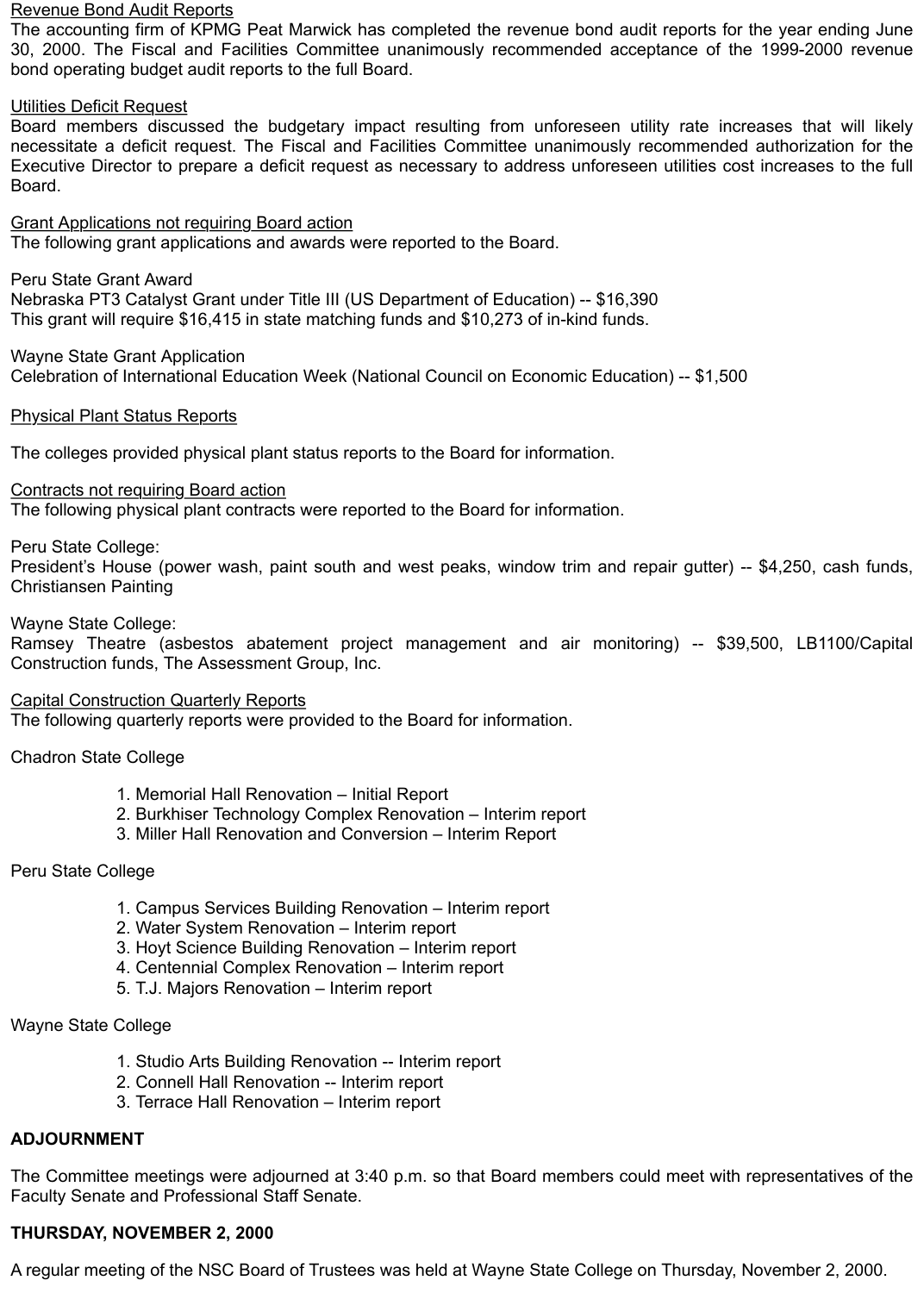Board Members attending: Doug Christensen, Lincoln Alfred Gigstad, Nebraska City Fran Grimes, Grand Island Willa Kosman, Scottsbluff Steve Lewis, Lexington Sheryl Lindau, Wayne Jeff Renner, Bellevue

Student Board Members present: Tom Ward, Chadron State College Sheryl Ehmke, Peru State College Jennifer Chleboun, Wayne State College

NSC Office Staff participating: Stan Carpenter, Executive Director Larry Schultz, Associate Executive Director for Academic Affairs & Legal Services Jean Dale, Associate Executive Director for Administration & Finance Bruce Donelson, Facilities Management and Planning Director Sheri Irwin, Public Relations Director Kim Rauscher, Administrative Assistant to the Executive Director

Others attending:

Thomas Krepel, President, Chadron State College Ben Johnson, President, Peru State College Sheila Stearns, President, Wayne State College Joyce Hardy, Senior Vice President for Academic Affairs, Chadron State College Ed Hoffman, Vice President for Administration, Chadron State College Jerome Martin, Vice President for Academic Affairs, Peru State College Linda Jacobsen, Vice President for Administration and Finance, Peru State College Ted Harshbarger, Vice President of Student Services and Enrollment Management, Peru State College David Fuller, Vice President for Academic Affairs, Wayne State College Carolyn Murphy, Vice President for Administration & Finance, Wayne State College Curt Frye, Vice President and Dean of Students, Wayne State College Robert McCue, Associate Vice President and Graduate Dean, Wayne State College Dwayne (Derby) Johnson, Director of Administrative Services, Wayne State College Judy Johnson, Director of College Relations, Wayne State College Lucille Peterson, Secretary to the President, Wayne State College Hal Stearns, spouse of President Stearns Steve Weber, Bahr Vermeer & Haecker Architects Lowell Berg, The Clark Enersen Partners

# **CALL TO ORDER**

Chair Renner called the meeting to order at 10:15 a.m. following meetings with the Wayne State Foundation and Support Staff group.

# **APPROVAL OF THE AGENDA**

The meeting agenda was unanimously approved with the addition of item 5.7-Utilities Deficit Request.

# **APPROVAL OF MINUTES FROM THE PREVIOUS MEETINGS**

The minutes of the September 21-22 and October 19 meetings were unanimously approved.

# **ITEMS FOR DISCUSSION AND ACTION**

# **Academic and Personnel Committee**

#### Personnel Recommendations

A motion to approve the personnel recommendations submitted by the State Colleges was unanimously approved.

# Lease Agreement with the Municipal Energy Agency of Nebraska

A motion to approve a lease agreement between Peru State and the Municipal Energy Agency of Nebraska for 3,235 square feet of rental space located at 1111 O Street in Lincoln, Nebraska was unanimously approved.

# Chadron Educational Media Program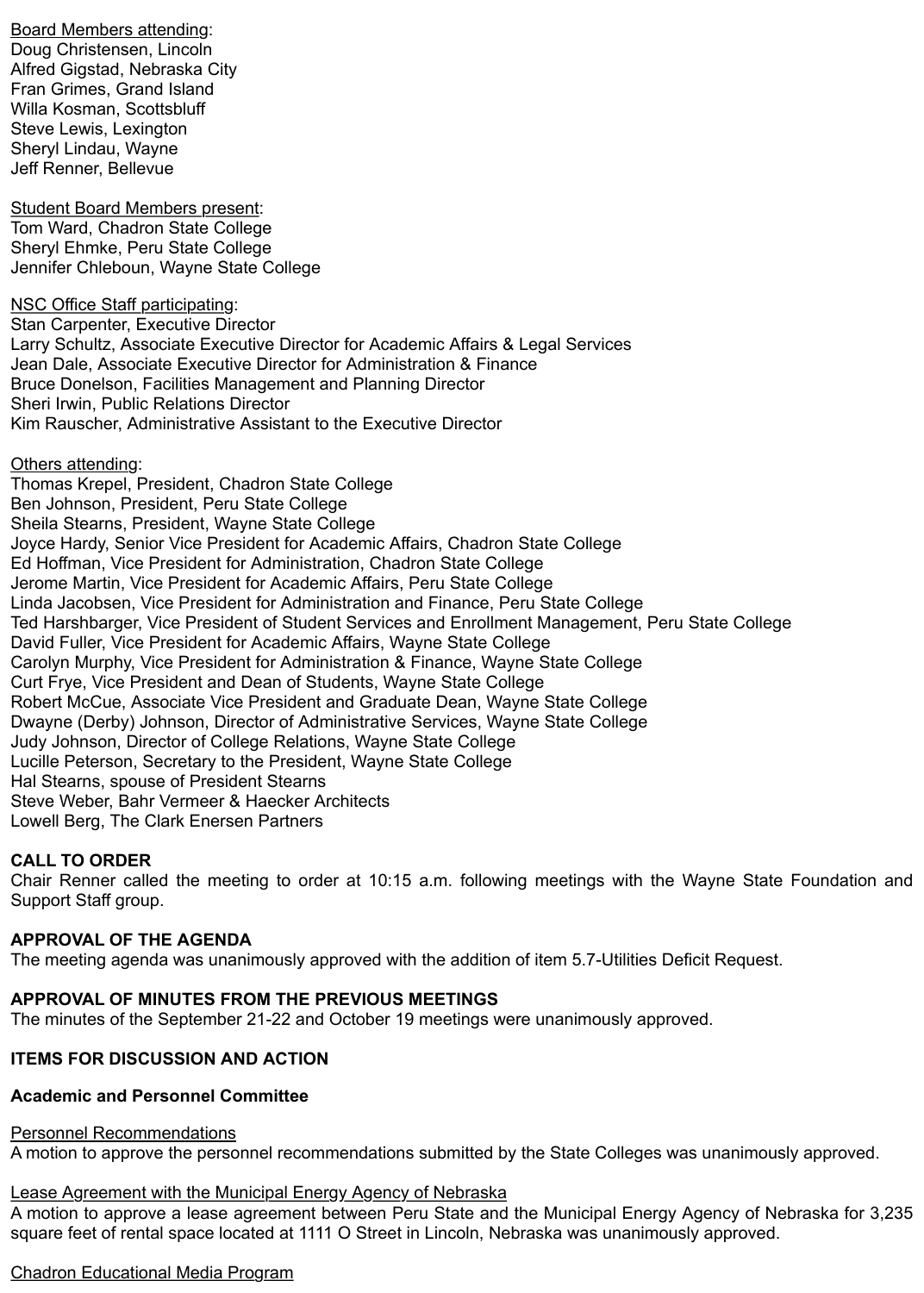A motion to approve the reinstatement of the undergraduate degree program, as well as the undergraduate teaching endorsement in Educational Media at Chadron State was unanimously approved.

# **Fiscal and Facilities Committee**

# Grant Applications

A motion to approve the following grant applications as submitted by the colleges was unanimously approved.

Wayne State:

Topsoil as an Agricultural Input (Sustainable Agriculture Research and Education Program—SARE) -- \$54,000 Wayne State Quality Teacher Education Project (Nebraska Department of Education) -- \$54,720; grant would require In-kind funds and would fund 0.50 FTE new positions.

Student Support Services (US Department of Education) -- \$1,936,089; grant would require in-kind funds and would fund 2.0 FTE new positions.

### LB 309 Allocations

A motion to approve the following acceptance and retrieval of LB 309 allocations was unanimously approved:

#### Chadron State**:**

Retrieval of \$3,143.94 for Administration building structural review/settlement. Project has been completed. Retrieval of \$3,399.99 for campus fire alarm system study. Project has been completed.

#### Peru State**:**

Acceptance of \$63,750 for campus-wide emergency electrical repair. Retrieval of \$3,765.50 for campus condensate line repair. Project has been completed. Retrieval of \$0.50 for Theater design and repair of windowsill. Project has been completed.

Retrieval of \$0.50 for Theater design for loft exterior wall repair. Project has been completed.

Wayne State**:**

Retrieval of \$39,948.80 for US Conn Library roof replacement. Project has been completed.

#### Chadron State Maintenance Building Design Development Documents

Following a presentation by Steve Weber of Bahr Vermeer & Haecker Architects, a motion to accept the Maintenance Building design development documents was unanimously approved.

# Peru State Water System Final Completion

A motion to authorize final completion designation of the water system project was unanimously approved.

# Peru State Old Gym/Library Revised Program Statement

Following a presentation by Lowell Berg of The Clark Enersen Partners, a motion to accept the revised program statement for the existing Peru State College Library Building was unanimously approved.

#### Revenue Bond Audit Reports

A motion to accept the 1999-2000 Revenue Bond Operating Budget Audit Reports as submitted for each of the State Colleges by KPMG Peat Marwick was unanimously approved.

# Utilities Deficit Request

A motion to authorize the Executive Director to prepare a deficit request as necessary to address unforeseen utilities cost increases was unanimously approved.

# **MISCELLANEOUS ITEMS**

# Executive Director's Report

Executive Director Carpenter called attention to the summary of NSC marketing activities provided to Board members. He also reported on recent meetings with senators to discuss the NSC budget request and appropriation process.

# Presidents' Reports

Wayne President Stearns highlighted a couple of multicultural events recently held on the Wayne campus, including a program commemorating Native American Day and a campus visit for students of South Sioux City High School sponsored by the Multicultural Center. She also distributed information on the 2000-2001 Black and Gold Performance Series and the Spring 2001 Regional Course Schedule noting courses delivered via the Internet and interactive distance learning technology.

Peru President Johnson announced that Student Trustee Sheryl Ehmke was recently crowned Homecoming Queen. In addition to his written report, President Johnson reported that Peru has a number of events scheduled, including the Madrigal Dinner to be presented in December.